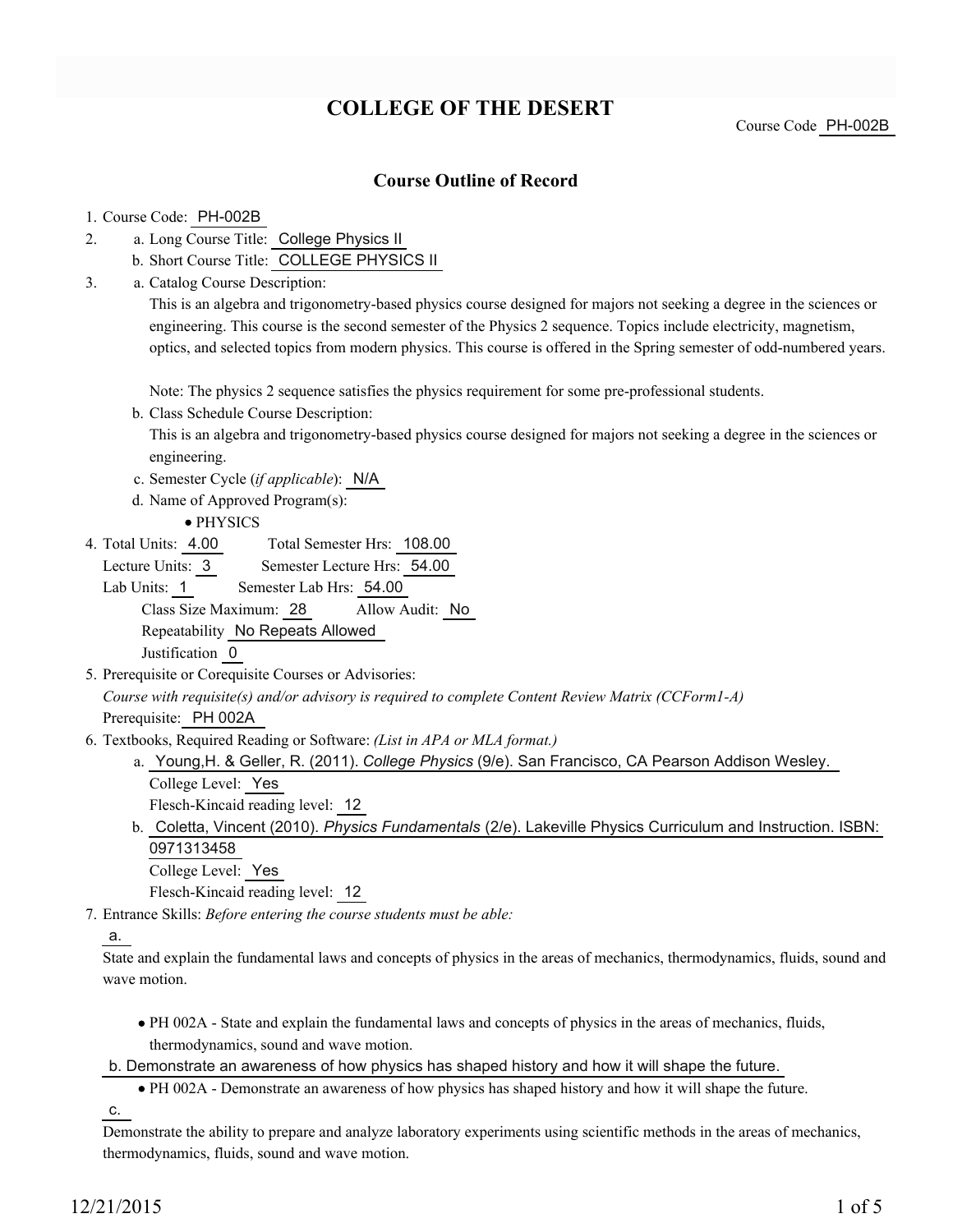PH 002A - Demonstrate the ability to prepare and analyze laboratory experiments using scientific methods in the areas of mechanics, fluids, thermodynamics, sound and wave motion.

d.

Utilize good problem solving techniques in the areas of mechanics, thermodynamics, fluids, sound and wave motion.

PH 002A - Utilize good problem solving techniques in the areas of mechanics, fluids, thermodynamics, sound and wave motion.

e.

Solve the standard physics problems appropriate for this course in the areas of mechanics, thermodynamics, fluids, sound and wave motion.

PH 002A - Solve the standard physics problems appropriate for this course in the areas of mechanics, fluids, thermodynamics, sound and wave motion.

f.

Use and explain the mathematical techniques and concepts used in this course in the areas of mechanics, thermodynamics, fluids, sound and wave motion.

PH 002A - Use and explain the mathematical techniques and concepts used in this course in the areas of mechanics, fluids, thermodynamics, sound and wave motion.

g.

Apply these techniques on real world science and engineering problems in the areas of mechanics, thermodynamics, fluids, sound and wave motion.

PH 002A - Apply these techniques on real world science and engineering problems in the areas of mechanics, fluids, thermodynamics, sound and wave motion.

h.

Demonstrate an understanding of basic vector analysis in the areas of mechanics, thermodynamics, fluids, sound and wave motion.

- PH 002A Demonstrate an understanding of basic vector analysis in the areas of mechanics, fluids, thermodynamics, sound and wave motion.
- 8. Course Content and Scope:

Lecture:

- 1. Charge, Electric Forces and Coulombs' Law, Gauss' Law and Electric Fields
- 2. Electric Potential and Capacitors
- 3. Circuits, Ohms Law, Kirchoffs Laws
- 4. Magnetic forces and Fields
- 5. Electromagnetic Induction
- 6. Electromagnetic Waves
- 7. Reflection and Mirrors
- 8. Refraction, lenses and optical instruments
- Selected topics in modern physics from the following list: Relativity, Quantum Theory, Atomic, and 9. Nuclear Physics

#### Lab: *(if the "Lab Hours" is greater than zero this is required)*

- 1. Charge, Electric Forces and Coulombs' Law, Gauss' Law and Electric Fields
- 2. Electric Potential and Capacitors
- 3. Circuits, Ohms Law, Kirchoffs Laws
- 4. Magnetic forces and Fields
- 5. Electromagnetic Induction
- 6. Electromagnetic Waves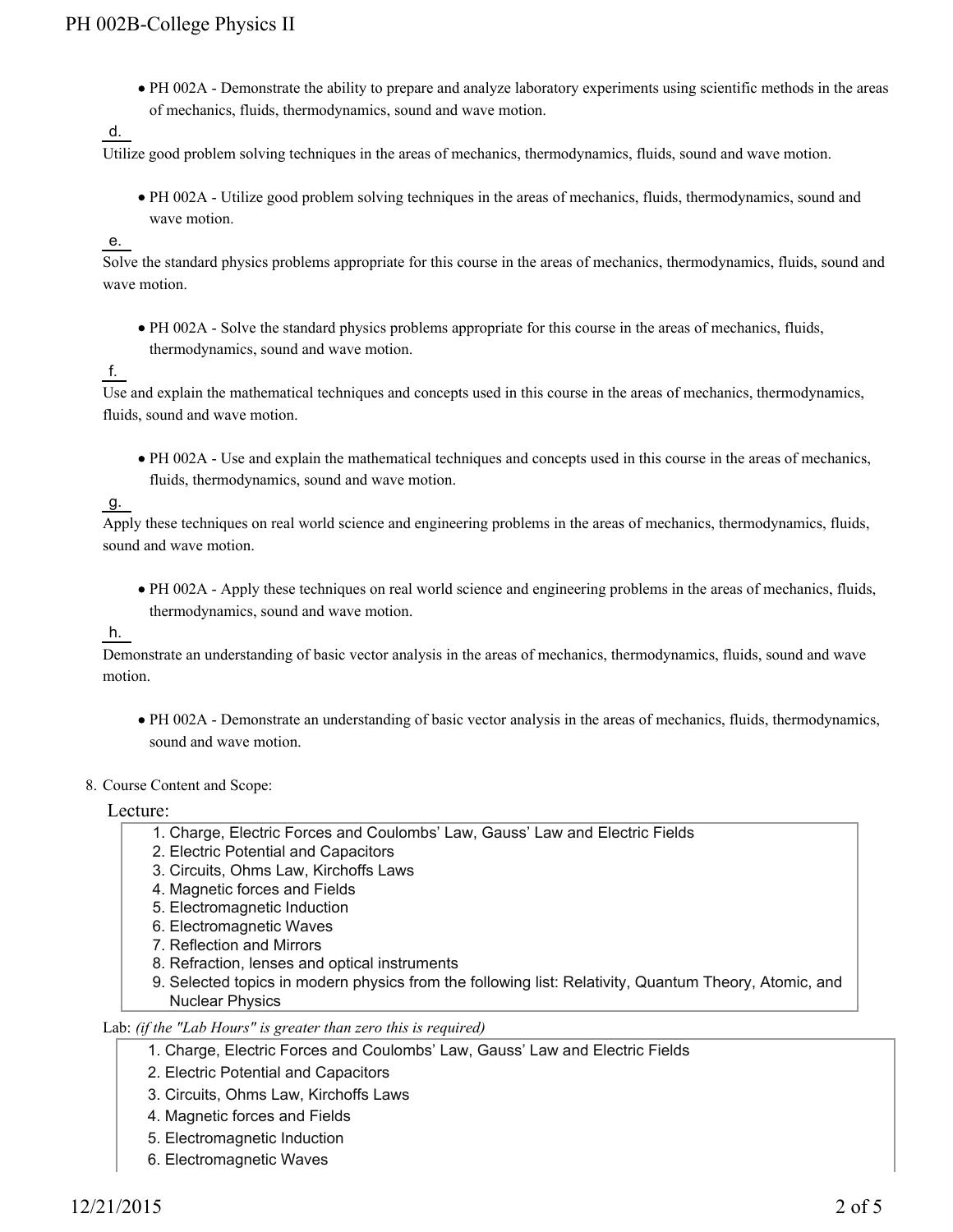- 7. Reflection and Mirrors
- 8. Refraction, lenses and optical instruments

### 9. Course Student Learning Outcomes:

- 1. Describe the fundamental concepts and behavior of electricity and magnetism and the interrelation between the two.
- 2. Analyze the characteristics and behavior of simple circuits.
- 3. Perform laboratory experiments safely and correctly.

### 10. Course Objectives: Upon completion of this course, students will be able to:

a. State and explain the fundamental laws and concepts of physics in the areas of electricity, magnetism, optics, and selected topics in modern physics.

b. Demonstrate an awareness of how physics has shaped the history of man and how it will shape his/her future.

c. Demonstrate the ability to prepare and analyze laboratory experiments using scientific methods in the areas of electricity, magnetism, optics, and selected topics in modern physics.

d. Utilize good problem solving techniques in the areas of electricity, magnetism, optics, and selected topics in modern physics.

e. Solve the standard physics problems appropriate for this course in the areas of electricity, magnetism, optics, and selected topics in modern physics.

f. Use and explain the mathematical techniques and concepts used in this course in the areas of electricity, magnetism, optics, and selected topics in modern physics.

g. Apply these techniques on real world science and engineering problems in the areas of electricity, magnetism, optics, and selected topics in modern physics.

h. Demonstrate an understanding of basic vector analysis in the areas of electricity, magnetism, optics, and selected topics in modern physics.

- Methods of Instruction: *(Integration: Elements should validate parallel course outline elements)* 11.
	- a. Demonstration, Repetition/Practice
	- b. Discussion
	- c. Laboratory
	- d. Lecture

12. Assignments: (List samples of specific activities/assignments students are expected to complete both in and outside of class.) In Class Hours: 108.00

### Outside Class Hours: 108.00

- a. In-class Assignments
- b. Out-of-class Assignments
	- 1. Reading (text, study guides)
		- 2. Homework (problems involving analyzing physical systems, calculations, graphing, formula derivations; conceptual questions testing comprehension of material)
		- 3. Submit completed weekly supervised laboratory assignments.
		- 4. Maintain a comprehensive laboratory notebook documenting all lab course work.

13. Methods of Evaluating Student Progress: The student will demonstrate proficiency by:

- Laboratory projects
- Computational/problem solving evaluations
- Mid-term and final evaluations

14. Methods of Evaluating: Additional Assesment Information: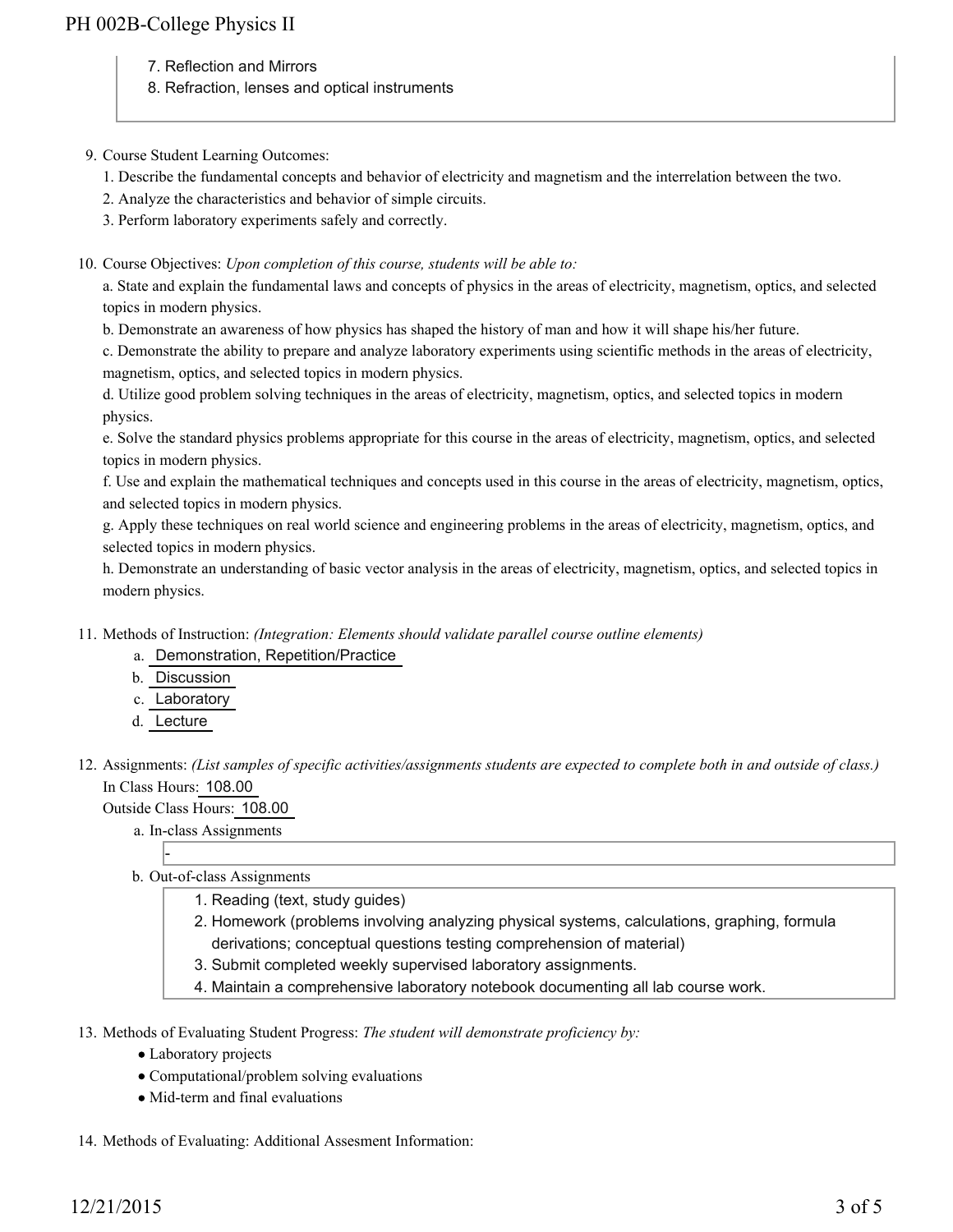## PH 002B-College Physics II

a. Several periodic examinations on subject material. These examinations will all be essay; practical parts and short answer. b. A comprehensive final on all course material. c. Laboratory examinations will be given where students individually demonstrate their hands-on understanding of course material. d. Laboratory notebooks will be examined for completeness and correctness.

15. Need/Purpose/Rationale -- All courses must meet one or more CCC missions.

IGETC Area 5: Physical and Biological Sciences (mark all that apply)

A: Physical Science with Lab

CSU GE Area B: Physical and its Life Forms(mark all that apply)

B1 - Physical Science

B3 - Laboratory Sciences

PO-GE C1-Natural Sciences

Explain concepts and theories related to physical, chemical, and biological natural phenomena.

Draw a connection between natural sciences and their own lives.

 Use college-level mathematical concepts and methods to understand, analyze, and explain issues in quantitative terms.

IO - Scientific Inquiry

Identify components of the scientific method.

 Collect and analyze data. Skills of data collection include an understanding of the notion of hypothesis testing and specific methods of inquiry such as experimentation and systematic observation.

 Predict outcomes utilizing scientific inquiry: using evidence and assertions determine which conclusions logically follow from a body of quantitative and qualitative data.

Analyze quantitative and qualitative information to make decisions, judgments, and pose questions.

Recognize the utility of the scientific method and its application to real life situations and natural phenomena.

IO - Critical Thinking and Communication

Apply principles of logic to problem solve and reason with a fair and open mind.

### 16. Comparable Transfer Course

| <b>University System</b> | Campus             | <b>Course Number</b> | <b>Course Title</b>       | <b>Catalog Year</b> |
|--------------------------|--------------------|----------------------|---------------------------|---------------------|
| - CSU                    | CSU San Bernardino | Physics-122          | Basic Concepts of Physics | 2008-2009           |

17. Special Materials and/or Equipment Required of Students:

Required Material? <sup>18.</sup> Materials Fees:

### **Material or Item Cost Per Unit Total Cost Cost Per Unit Total Cost**

19. Provide Reasons for the Substantial Modifications or New Course:

## C-ID Alignment

- a. Cross-Listed Course *(Enter Course Code)*: *N/A* 20.
	- b. Replacement Course *(Enter original Course Code)*: *N/A*
- 21. Grading Method *(choose one)*: Letter Grade Only

# 22. MIS Course Data Elements

- a. Course Control Number [CB00]: CCC000122201
- b. T.O.P. Code [CB03]: 190200.00 Physics, General
- c. Credit Status [CB04]: D Credit Degree Applicable
- d. Course Transfer Status [CB05]: A = Transfer to UC, CSU
- e. Basic Skills Status [CB08]: 2N = Not basic skills course